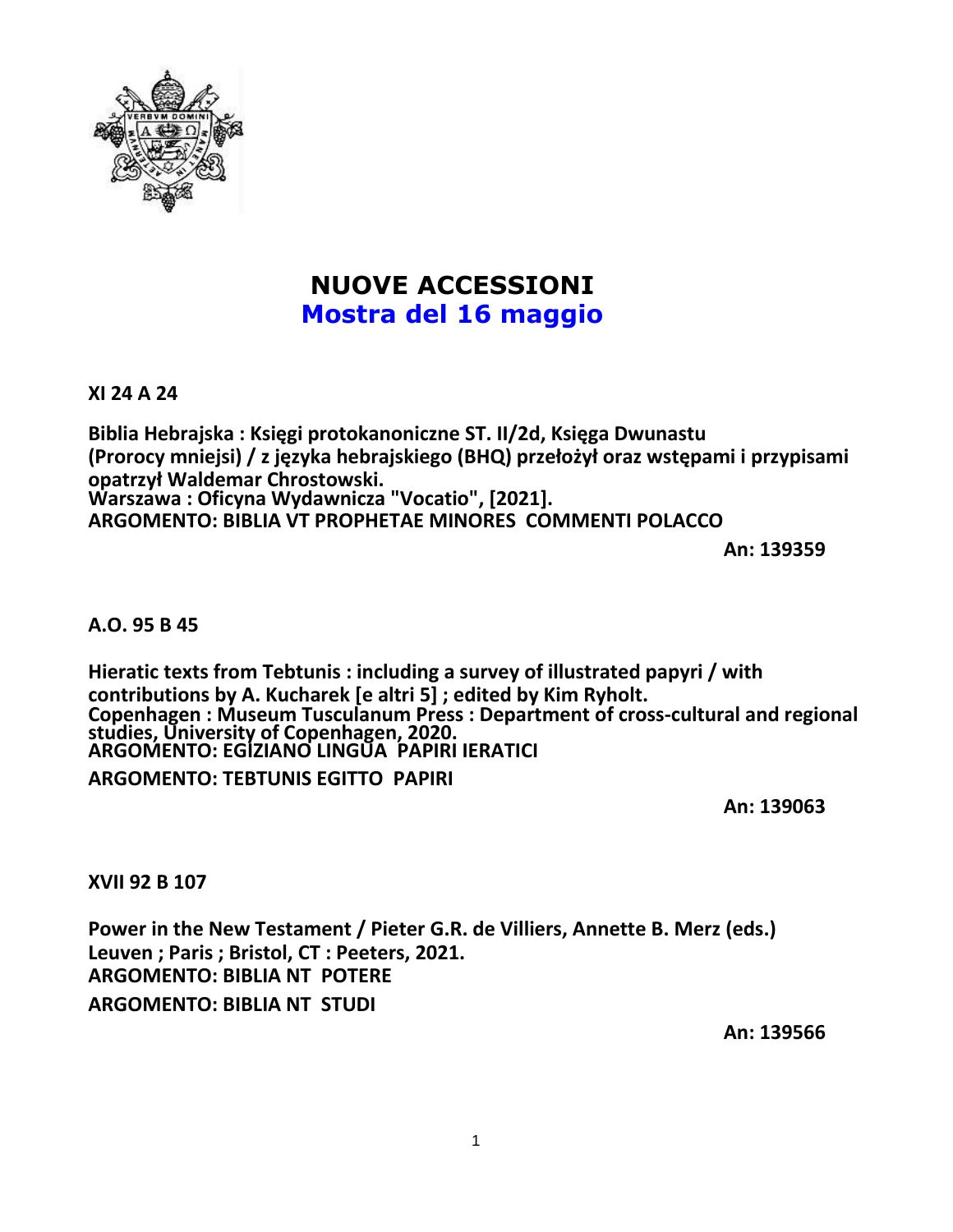**XV 25 A 51**

**Scriptures, texts, and tracings in 2 Corinthians and Philippians / edited by A. Andrew Das, B. J. Oropeza ; afterword by David E. Garland.**

**Lanham ; Boulder ; New York ; London : Lexington Books/Fortress Academic, [2022]. ARGOMENTO: BIBLIA NT AD CORINTHIOS II INTERPRETAZIONE INGLESE**

**ARGOMENTO: BIBLIA NT AD PHILIPPENSES INTERPRETAZIONE INGLESE**

**An: 139205**

## **XXV 62 69**

**The archaeological survey of Sudanese Nubia, 1963-69 : the Pharaonic sites / edited by David N. Edwards ; by David N. Edwards and Anthony J. Mills ; with contributions by Lauriane Mielle, Vivian Davies. Oxford : Archaeopress Publishing Ltd, [2020]. ARGOMENTO: NUBIA ARCHEOLOGIA ARGOMENTO: NUBIA ANTICA STORIA ARGOMENTO: NUBIA ANTICHITA ARGOMENTO: SUDAN ARCHEOLOGIA**

**An: 139242**

**X 40 A PS 29**

**Amzallag, Gérard Nissim, 1962-. Psalm 29: a Canaanite hymn to YHWH in the Psalter / by Nissim Amzallag. Leuven ; Paris ; Bristol, CT : Peeters, 2021. ARGOMENTO: BIBLIA VT PSALMUS 029 VG 028 ARGOMENTO: DIO GIUDAISMO ARGOMENTO: BIBLIA VT PSALMI INTERPRETAZIONE INGLESE**

**An: 139561**

# **IX 38 A 38**

**Belem, Doaldo Ferreira. Da palavra sai vida e morte : estudo exegético de 2 Rs 2,19-25 / Doaldo Ferreira Belem. Rio de Janeiro : Letra Capital, [2021]. ARGOMENTO: BIBLIA VT REGUM II 2 ARGOMENTO: BIBLIA VT REGUM II INTERPRETAZIONE PORTOGHESE ARGOMENTO: BIBLIA VT PROFETI**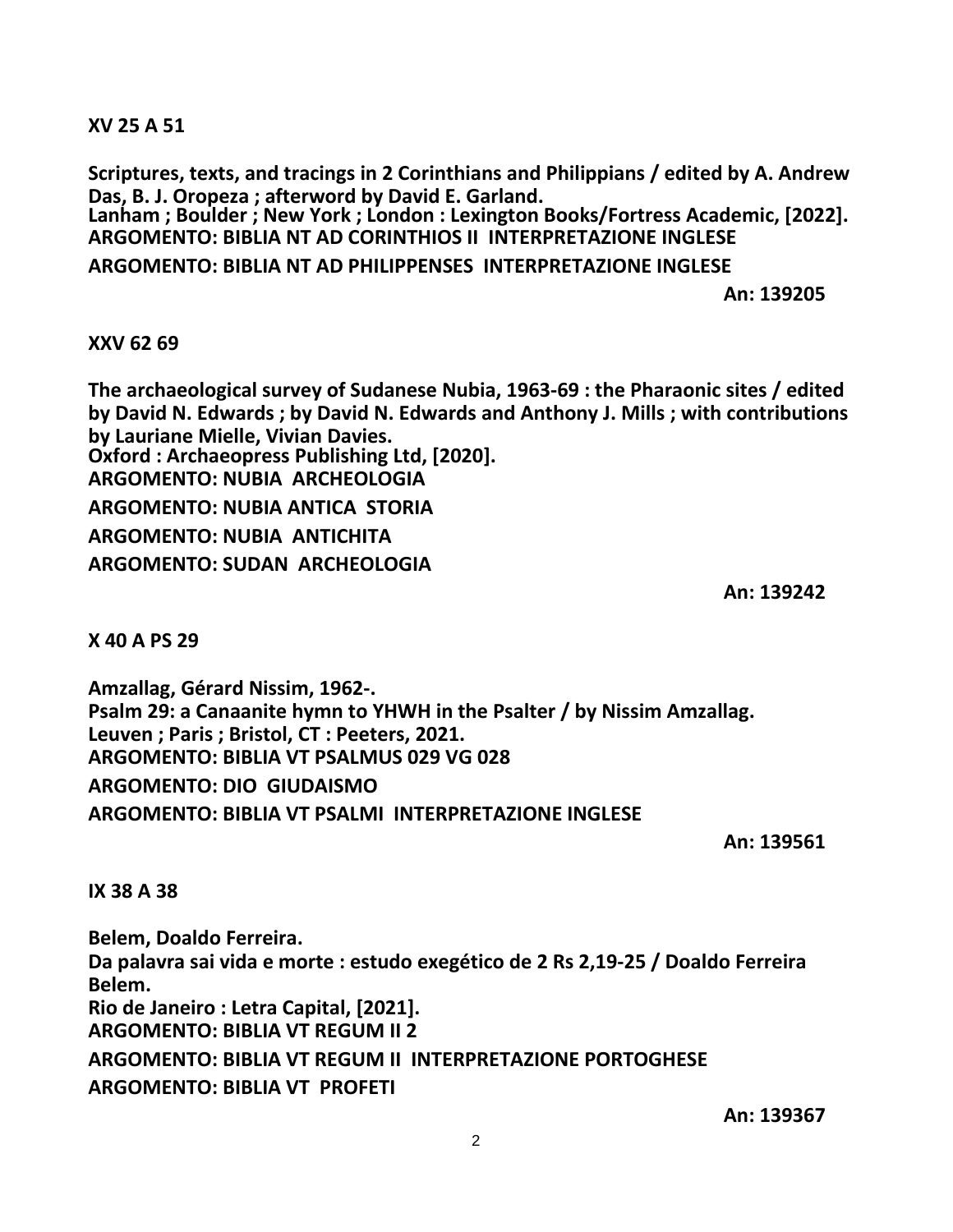**XXVII 59 18**

**Brose, Marc. Perfekt, Pseudopartizip, Stativ : die afroasiatische Suffixkonjugation in sprachvergleichender Perspektive / Marc Brose. Wiesbaden : Harrassowitz Verlag, 2019. ARGOMENTO: SEMITICO LINGUA VERBI**

**ARGOMENTO: SEMITICO LINGUA GRAMMATICA**

**An: 139190**

## **XII 41 A 73**

**Casati, Angelo, sacerdote, 1931-. Sulla terra le sue orme : commento al Vangelo di Luca / Angelo Casati. Bologna : EDB, [2021]. ARGOMENTO: BIBLIA NT LUCAS INTERPRETAZIONE ITALIANO**

**An: 138555**

#### **XXV 91 A 50**

**Grandet, Pierre, 1954-. Catalogue des ostraca hiératiques non littéraires de Deir el-Médinéh. Tome XII, Nos 10276-10405 / Pierre Grandet. Le Caire : Institut Français d'Archéologie Orientale, 2017. ARGOMENTO: DEIR EL MEDINA OSTRACA**

**ARGOMENTO: EGITTO ANTICO OSTRACA**

**An: 139516**

#### **M.P. A 232 303**

**International conference "Origin of the State, Predynastic and Early Dynastic Egypt" (06 :, 2017 : Vienna).**

**Egypt at its origins 6 : proceedings of the Sixth International Conference "Origin of th e State. Predynastic and Early Dynastic Egypt," Vienna, 10th - 15th September 2017 / edited by E. Christiana Köhler, Nora Kuch, Friederike Junge and Ann-Kathrin Jeske. Leuven ; Paris ; Bristol, CT : Peeters, 2021.**

**ARGOMENTO: EGITTO ANTICO STORIA FINO A 332 AC**

**ARGOMENTO: EGITTO ANTICO ARCHEOLOGIA SCAVI**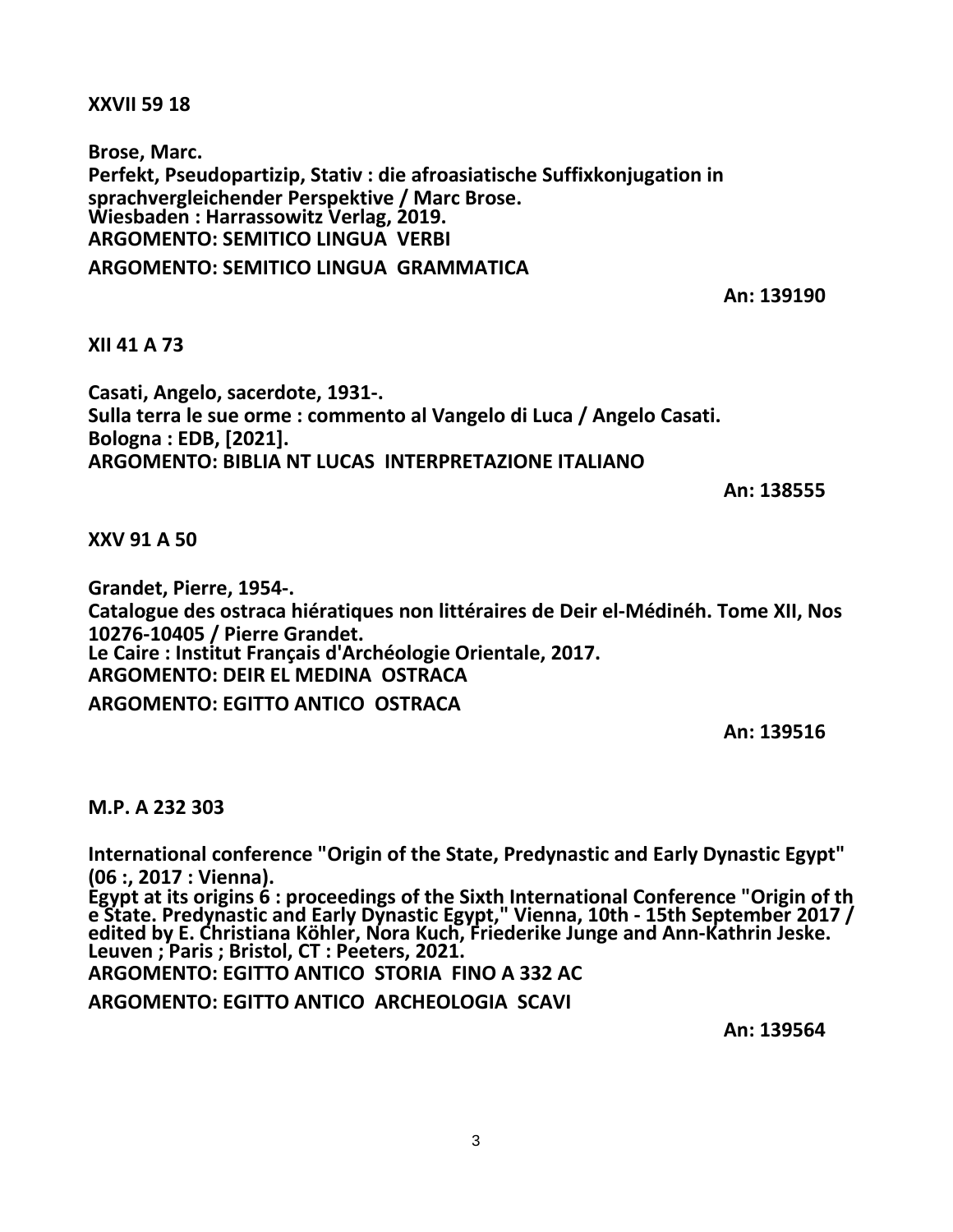#### **XXVII 74 23**

**James, Elaine T., 1980-. An invitational to biblical poetry / by Elaine T. James. New York, NY : Oxford University Press, [2022]. ARGOMENTO: BIBLIA VT ANALISI LETTERARIA ARGOMENTO: BIBLIA POESIA**

**An: 139443**

**XVII 50 24**

**Lasserre, Guy, 1958-. Les sacrifices dans l'Ancien Testament / Guy Lasserre. Genève : Labor et Fides, [2022]. ARGOMENTO: BIBLIA VT SACRIFICIO ARGOMENTO: SACRIFICIO DOTTRINA VT**

**An: 139562**

**XVII 56 65**

**Levering, Matthew, 1971-. The abuse of conscience : a century of catholic moral theology / Matthew Levering. Grand Rapids, Michigan : Baker Academic, a division of Baker Publishing Group, 2021. ARGOMENTO: BIBLIA ETICA TEOLOGIA ARGOMENTO: TEOLOGIA MORALE**

**An: 139563**

**XXXVIII 24 190**

**Pitta, Antonio, sacerdote, 1959-. Giustificati per grazia : la giustificazione nelle Lettere di Paolo / Antonio Pitta. Brescia : Queriniana, [2018]. ARGOMENTO: BIBLIA NT PAULI EPISTOLAE INTERPRETAZIONE ITALIANO ARGOMENTO: GIUSTIFICAZIONE DOTTRINA PAOLINA ARGOMENTO: GRAZIA DOTTRINA PAOLINA**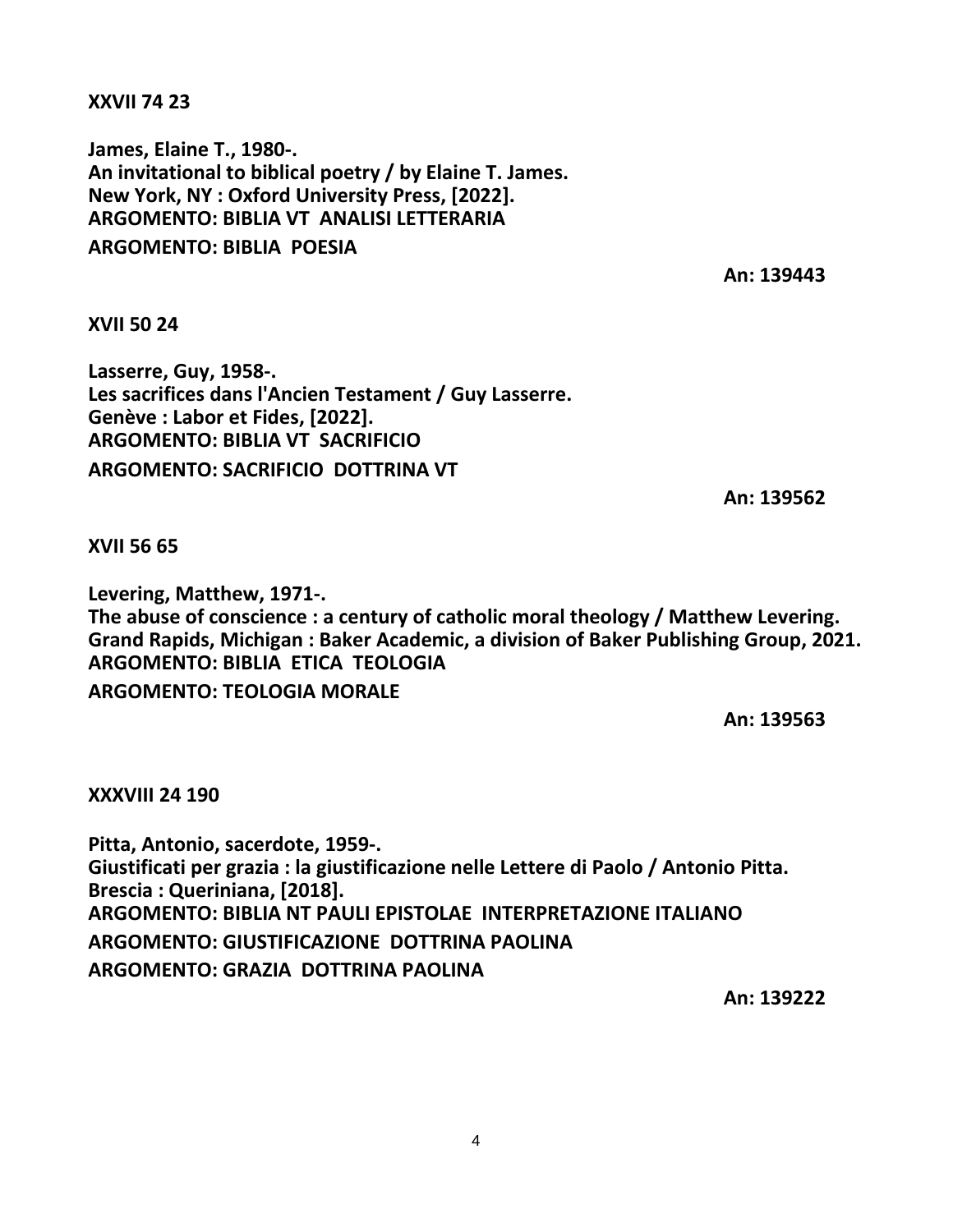**V 5 7.5**

**Rota Scalabrini, Patrizio, 1951-. Sedotti dalla Parola : introduzione ai Libri profetici / Patrizio Rota Scalabrini. Torino : Elledici, [2017]. ARGOMENTO: BIBLIA VT PROPHETAE INTRODUZIONE ITALIANO**

**An: 139594**

#### **XII 34 A 81**

**Stancari, Pino, S.I., 1946-. La novità di Dio : lettura spirituale del Vangelo secondo Marco / Pino Stancari. Bologna : EDB, [2020]. ARGOMENTO: BIBLIA NT MARCUS LETTURA SPIRITUALE**

**An: 138557**

#### **XII 41 B 33**

**Toledo Ledezma, Edgar Amado D., O.P., 1979-. Del relato al prototipo : una lectura socio-narrativa de los ricos en el Evangelio según Lucas a partire del relato de Zaqueo / Edgar Amado Toledo Ledezma. Estella (Navarra) : Editorial Verbo Divino : Asociación Bíblica Argentina, [2022]. ARGOMENTO: BIBLIA NT LUCAS 191 10**

**ARGOMENTO: BIBLIA NT LUCAS INTERPRETAZIONE SPAGNOLO**

**An: 139573**

**M.C. D 2 3.1 M.C. D 2 3.2 Wojciechowska, Kalina, 1971-.**

**A structural commentary on the so-called Antilegomena / Kalina Wojciechowska, Mariusz Rosik. Göttingen : Vandenhoeck & Ruprecht, [2021]. ARGOMENTO: BIBLIA NT JACOBI EPISTOLA COMMENTI INGLESE ARGOMENTO: BIBLIA NT JUDAE EPISTOLA COMMENTI INGLESE**